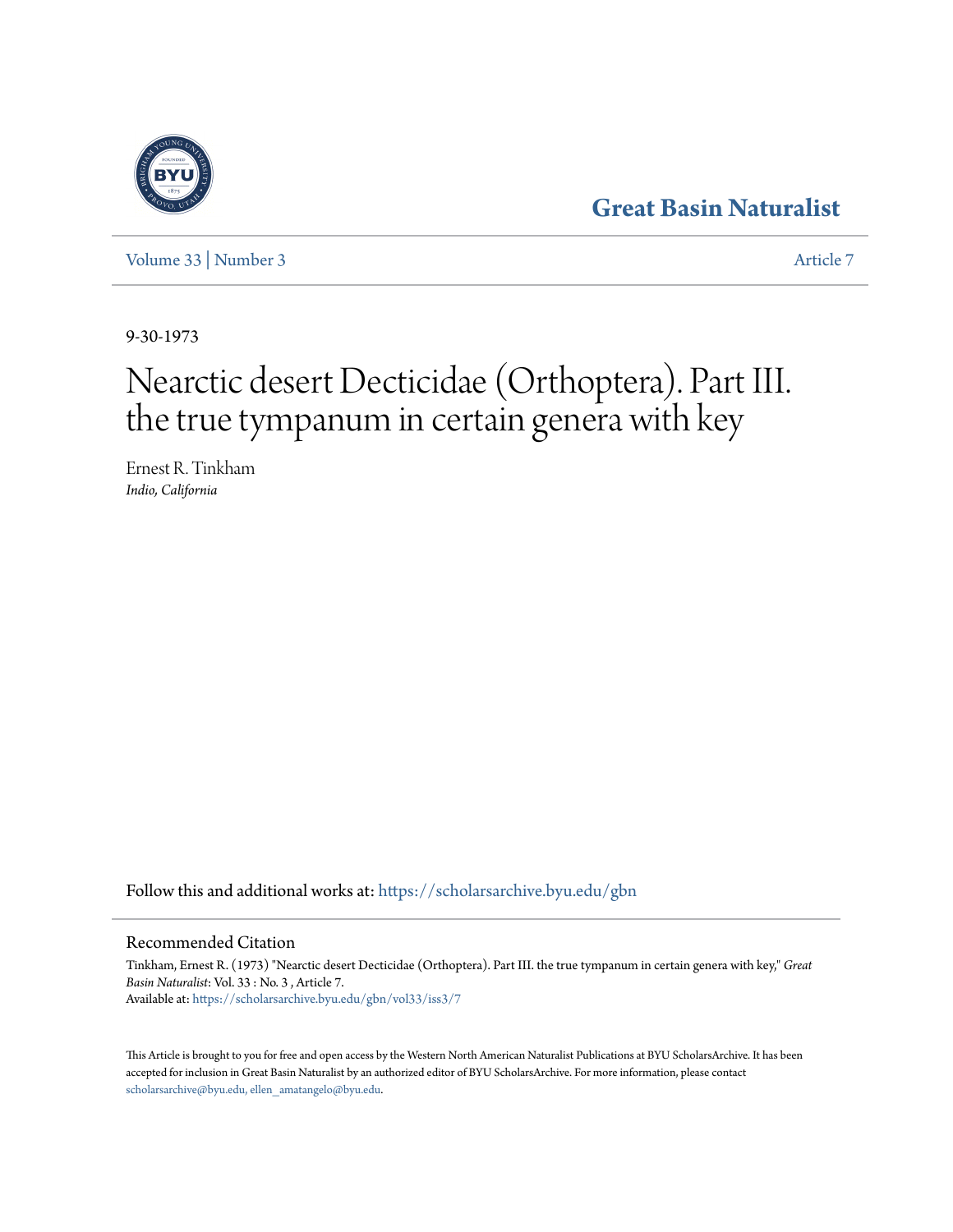#### NEARCTIC DESERT DECTICIDAE (ORTHOPTERA) PART III THE TRUE TYMPANUM IN CERTAIN GENERA WITH KEY

#### Ernest R. Tinkhami

This is a report on the nature of the true tympanum in Decticidae, its location and taxonomic value. The decticids are a most difficult group to evaluate generically, and any new character that will aid in defining and keying out genera should be of definite taxonomic value in addition to adding to our knowledge on sound reception in these most interesting creatures.

Apparently no recognition has been given in the literature to the location and character of the true tympanum in the Decticidae or related Tettigonoidea or in the Oecanthidae or other orthopteroid families. Textbooks have for many decades illustrated and de scribed the tympanum as located in the basal portion of the protibia where there is a small, hollow, swollen area with internal and external longitudinal slots that are supposed to permit the entrance of sound vibrations. All members of the Tettigonoidea that stridulate are supposed to possess this protibial organ.

Fulton (1928) conducted experiments on certain tettigoniids, including Neoconocephalus nebrascensis, Amblycorypha rotundifolia  ${branchy}$  ptera, and Oecanthus niveus, in which half of his caged specimens had their fore tibiae amputated at their bases; the checks were normal. His experiments proved that those with amputated protibiae could still hear but that an asynchronization had developed, while in the control or untreated cages synchronization of stridulation to distant stridulating males proceeded normally. These experiments indicated that tettigoniids and oecanthids with snipped-off fore tibiae could still hear, but the obvious meaning was obscured. Fulton summarized his conclusions thus: "The tympanal organs of the front tibiae are auditory organs, an assumption based on circumstantial evidence of their structure and the fact that they are present in all stridulating species."

It is obvious that such an assumption can be erroneous. It is like amputating the arms but not observing the ears which hear. Certainly, decticids, tettigoniids, oecanthids, and others can still hear sound, even with their front legs cut off, because the tympana are present on the thoraces of these creatures.

Snodgrass (1925) states that "if they [protibial organs] are not ears what are they?"

Such assumptions and conclusions can explain the oversight in recognizing the true tympanum. Obviously, the protibial organ in the decticids, tettigoniids, and oecanthids, as shown by Dr. Fulton's experiments, must be a substation or synchronometer that interprets and passes on the sound received by the true tympanum, herein de-

<sup>&#</sup>x27;81-441 Date Palm Avenue, Indio, California 92201,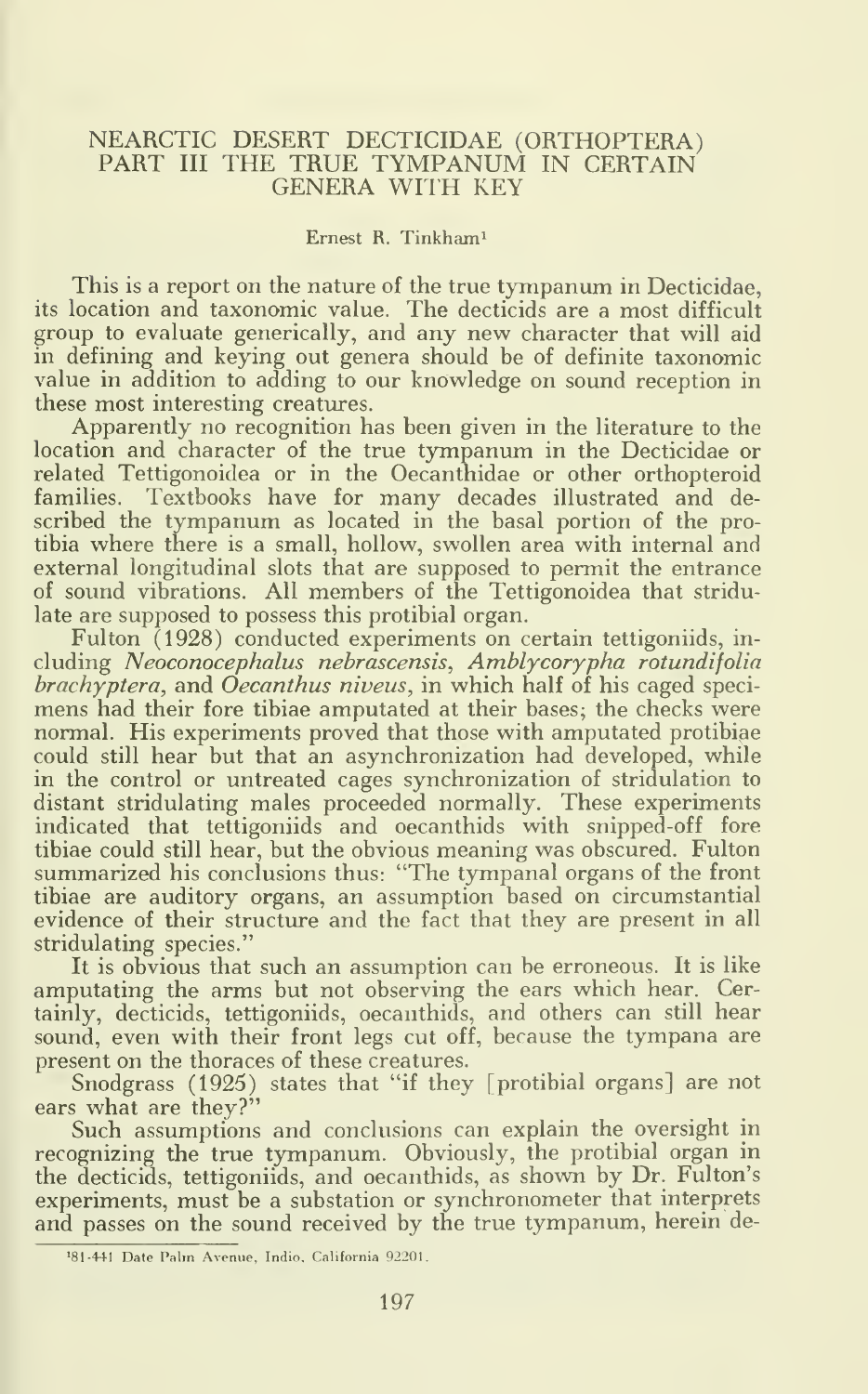scribed as located on the thorax, and flashes on a response to the tegmina, which stridulate their challenge to the producer of the re ceived sound or song.

That the organ which lies just caudad of the prothoracic spiracle is the tympanum is further corroborated by the position of the tympanum in all those sound-producing acridids in many subfamilies of grasshoppers, where its location is just caudad of the metathoracic spiracle and only two segments removed from that in the Decticidae and just above the metacoxal joint of the hind leg.

It is interesting to note that the two new genera recently described by the author, namely, *Petropedes* and *Platyoplus*, portray the greatest development of the tympanum, but nature exhibits two different ways to increase the receptivity of sound. In  $Platyoplus K$  (Figure 3) though the pronotum is very broad and very shallow, it still hides half of the very large, auricular-shaped tympanum. To overcome this effect, the pronotum just above the covered upper portion of the tympanum at the posteroventral emargination of the lateral lobes is convexly swollen to facilitate the penetration or reception of sound. On the other hand, in *Petropedes* (Figure 4) although the lateral lobes are very deep, the posteroventral margin is more strongly emarginate or excised than in any other eremicolous decticid genus, so that the huge tympanum is almost completely exposed for the reception of sound.

Although both genera possess a very large tympanum, relationship stops at this point; for the two genera represent two different sections of the Decticidae. Platyoplus apparently has its nearest relationships with Ateloplus, especially the largest species A. splendidus, whereas Petropedes seems allied to Invodectes and perhaps Eremopedes and Pediodectes as well.

Likewise, it is interesting to note that both recently described genera inhabit barren, inhospitable rocky mountain slopes under a blazing sun, and the enormous tympana would appear to be adaptions to such an environment. *Invodectes* (Figure  $\bar{7}$ ) seems to bear out this observation, for it also has <sup>a</sup> relatively large tympanum in relationship to its medium size. Although it does not dwell in such a hot desert as Petropedes and Platyoplus, which are both members of the fauna of the hottest desert, the Colorado, it does dwell in piles of rocks at the base of talus slopes in the western portions of Westguard Pass at about the lower limits of the pines in the Inyo Mountains, which likewise, because they lie in the rainshadow of the Sierra Nevadas, are very barren and xeric.

In *Ateloplus* (Figure 1), a review of the known species shows that the tympanum is oval in shape and not as large or expanded in its upper half as in *Platyoplus*. In *Ateloplus*, the species A. schwarzi and  $A$ . notatus show tympana that are roundly oval in shape; whereas in A. hesperus, A. luteus, A. minor, and A. splendidus, the tympana are more narrowly elliptical in relationship to their size.

In *Eremopedes* (Figures 2, 10), the tympana range from a narrow elliptical slit in  $E$ , shrevei,  $E$ , balli,  $E$ , covilleae,  $E$ , ephippiata,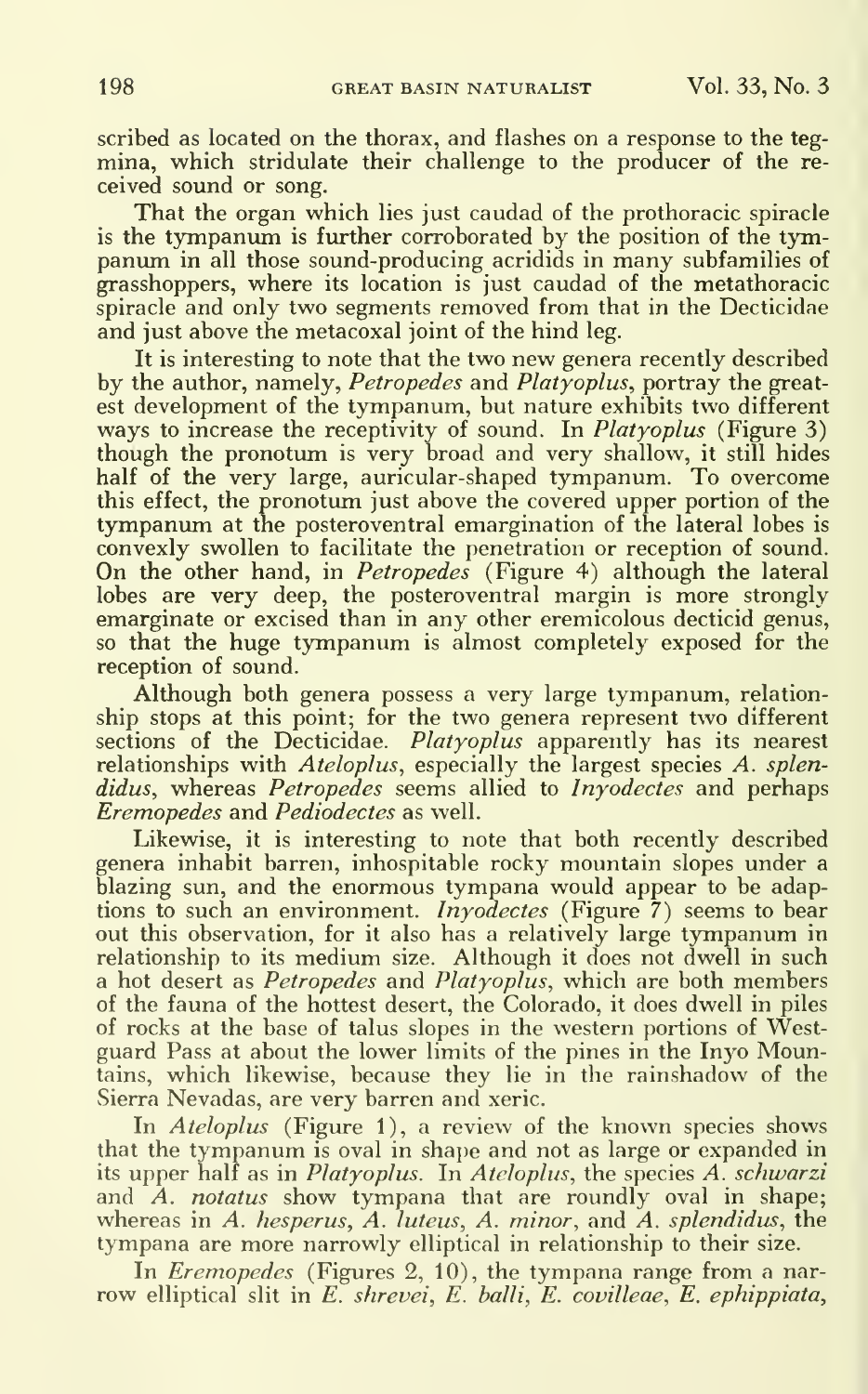

Figs. 1-10. Decticid pronota as seen in lateral aspect and cross-sections<br>from cephalic aspect: 1, Ateloplus splendidus, male topotype; 2, Eremopedes *ephippiatus sonorensis*, male holotype; 3, *Platyoplus gilaensis*, holotype; 4, *Petro-*<br>*pedes santarosa,* holotype; 5, Capnobot*es fuliginosus*, male, Mulligan Canyon, Franklin Mts., Texas; 6, *Oreopedes cryptoptera,* female, Westguard Pass; 7, *Inyo-*<br>*dectes pallidus, f*emale topotype, Westguard Pass; 8, *Zacycloptera atripennis,*<br>topotype, Walker Lake, Nevada; 9, *Plagiostira utahensi*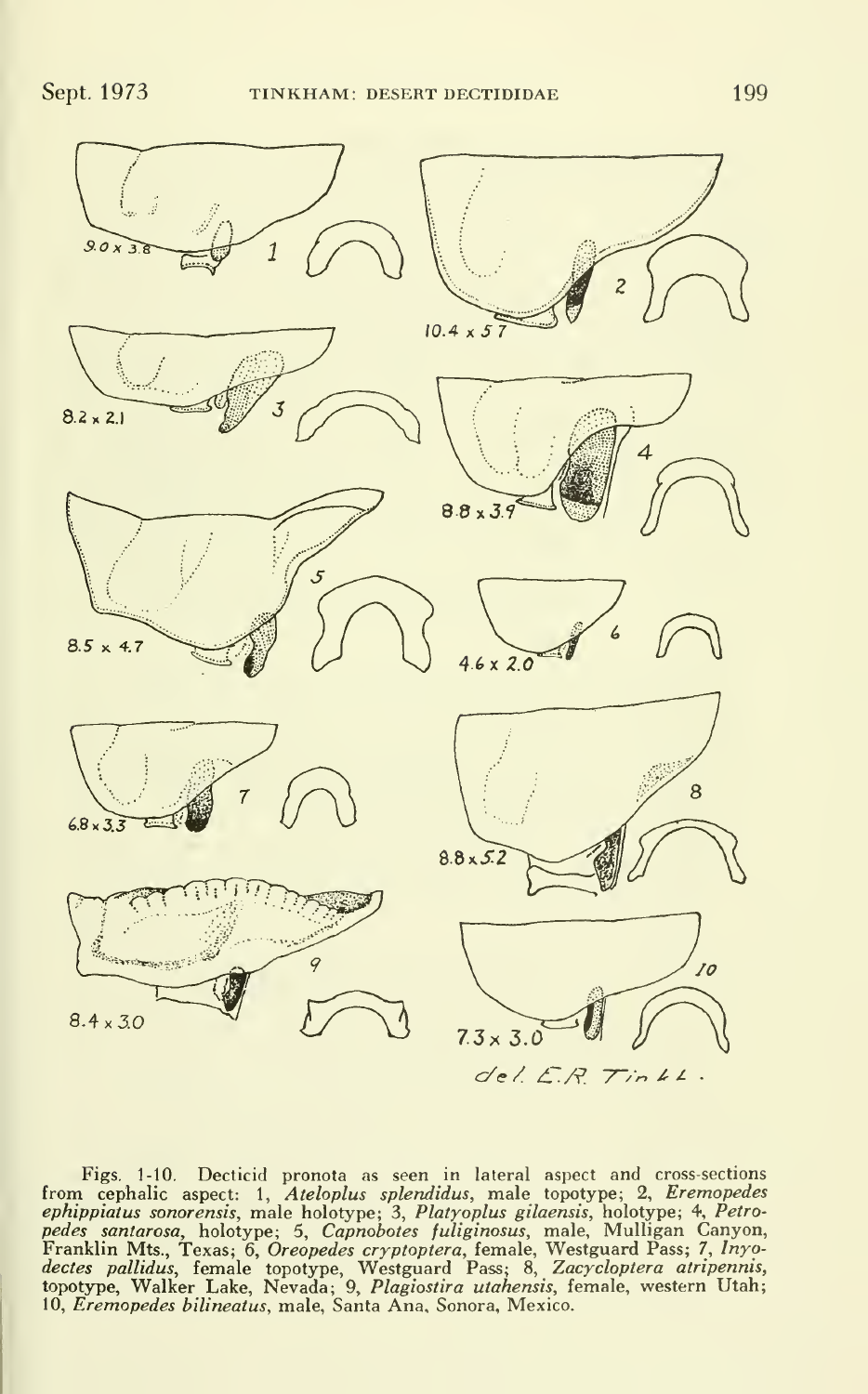and  $E$ . pallidus to a narrowly oval form in  $E$ . bilineatus,  $E$ . scudderi, and E. ephippiata sonorensis.

In most of the other genera, such as *Oreopedes* (Figure 6), Capnobotes (Figure 5), Zacycloptera (Figure 8), Plagiostira (Figure 9), Neduba, and Aglaothorax, the tympana are rather oval elliptical, and some of these, especially Zacycloptera, Plagiostira, and Capnobotes, have the fore margin of the tympanum quite irregular due to the presence of the prothoracic spiracle.

Another feature of the tympanum that should be noted here is whether its periphery is bare or lined with an even row of very fine, short-tapered hairs. In *Platyoplus, Petropedes, Inyodectes, Capno*botes, and Anoplodusa, the peripheral margin is barren of any minute hairs; in Ateloplus, the margin is very finely hirsute in the smaller species but bare in A. *splendidus*, the largest species; in Oreopedes, the margin is very finely hirsute; in Eremopedes, it is barren in some species and hirsute in others. The function of these hairs is not known or surmised at this time; a study of their function and structure would be most interesting and perhaps revealing.

#### Key to Certain Eremicolous Genera Based on Tympana and Pronota

| 1. Tympanum extremely large, located at or near sinuation<br>of posteroventral margin of lateral lobes of pronotum  2                                                                   |
|-----------------------------------------------------------------------------------------------------------------------------------------------------------------------------------------|
| 2. Tympanum enormous, broadly oval, and largely exposed<br>by strongly excavate posteroventral emargination of<br>pronotum, although upper quarter still concealed<br><i>Petropedes</i> |
| Tympanum very large, auricular in outline, largely con-<br>cealed by very broad, very shallow lateral lobes of pro-<br>notum; pronotum convexly swollen above concealed                 |
| 3. Pronotum barrel-shaped, without lateral carina<br>7<br>Pronotum with partial or complete rounded lateral carinae  4                                                                  |
| 4. Pronotum extremely large, ovally rounded in dorsal out-<br>$\tilde{5}$<br>Pronotum not as above, more narrowly linear, sometimes                                                     |
| 5. Pronotum extremely large, oval in dorsal outline, highly<br>Pronotum moderately large, colored more drably  Neduba                                                                   |
| 6. Size very large; tegmina and wings far surpassing apex<br>of abdomen; metazona with strongly arched lateral                                                                          |